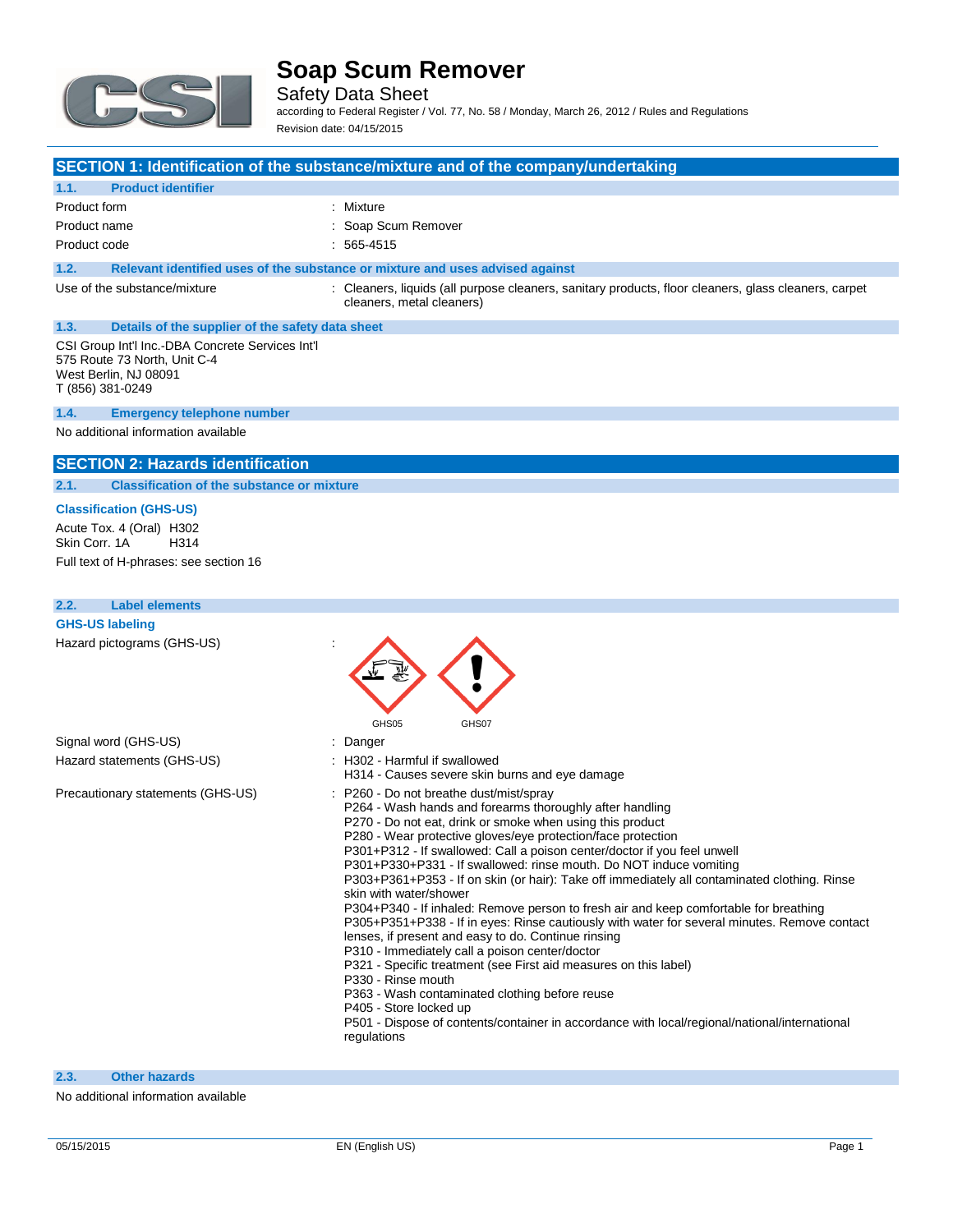## Safety Data Sheet

according to Federal Register / Vol. 77, No. 58 / Monday, March 26, 2012 / Rules and Regulations

### **2.4. Unknown acute toxicity (GHS-US)**

### Not applicable

### **SECTION 3: Composition/information on ingredients**

# **3.1. Substance**

## Not applicable

## **3.2. Mixture**

| <b>Name</b>                                                                                                                                                                                                                  | <b>Product identifier</b> | $\%$      | <b>Classification (GHS-US)</b>                                                                                                                                         |
|------------------------------------------------------------------------------------------------------------------------------------------------------------------------------------------------------------------------------|---------------------------|-----------|------------------------------------------------------------------------------------------------------------------------------------------------------------------------|
| Potassium Hydroxide, 45%= <conc<50%, aqueous="" solutions<="" td=""><td>(CAS No) 1310-58-3</td><td><math>10 - 20</math></td><td>Acute Tox. 3 (Oral), H301<br/>Skin Corr. 1A, H314<br/>Aquatic Acute 3, H402</td></conc<50%,> | (CAS No) 1310-58-3        | $10 - 20$ | Acute Tox. 3 (Oral), H301<br>Skin Corr. 1A, H314<br>Aquatic Acute 3, H402                                                                                              |
| 2-butoxyethanol                                                                                                                                                                                                              | (CAS No) 111-76-2         | $1 - 5$   | Flam. Liq. 4, H227<br>Acute Tox. 4 (Oral), H302<br>Acute Tox. 3 (Dermal), H311<br>Acute Tox. 2 (Inhalation:gas),<br>H330<br>Skin Irrit. 2, H315<br>Eye Irrit. 2A, H319 |
| tetrasodium ethylene diamine tetracetate                                                                                                                                                                                     | (CAS No) 64-02-8          | $1 - 5$   | Acute Tox. 4 (Oral), H302<br>Eye Dam. 1, H318                                                                                                                          |

#### Full text of H-phrases: see section 16

|                   | <b>SECTION 4: First aid measures</b>                                       |                                                                                                                                                                                 |
|-------------------|----------------------------------------------------------------------------|---------------------------------------------------------------------------------------------------------------------------------------------------------------------------------|
| 4.1.              | <b>Description of first aid measures</b>                                   |                                                                                                                                                                                 |
|                   | First-aid measures general                                                 | : Never give anything by mouth to an unconscious person. If you feel unwell, seek medical<br>advice (show the label where possible).                                            |
|                   | First-aid measures after inhalation                                        | : Remove victim to fresh air and keep at rest in a position comfortable for breathing. Immediately<br>call a poison center or doctor/physician.                                 |
|                   | First-aid measures after skin contact                                      | Remove/Take off immediately all contaminated clothing. Rinse skin with water/shower.<br>Immediately call a poison center or doctor/physician.                                   |
|                   | First-aid measures after eye contact                                       | : Rinse cautiously with water for several minutes. Remove contact lenses, if present and easy to<br>do. Continue rinsing. Immediately call a poison center or doctor/physician. |
|                   | First-aid measures after ingestion                                         | Rinse mouth. Do NOT induce vomiting. Call a POISON CENTER or doctor/physician if you feel<br>unwell. Immediately call a poison center or doctor/physician.                      |
| 4.2.              | Most important symptoms and effects, both acute and delayed                |                                                                                                                                                                                 |
| Symptoms/injuries |                                                                            | : Causes severe skin burns and eye damage.                                                                                                                                      |
|                   | Symptoms/injuries after ingestion                                          | : Swallowing a small quantity of this material will result in serious health hazard.                                                                                            |
| 4.3.              | Indication of any immediate medical attention and special treatment needed |                                                                                                                                                                                 |
|                   | No additional information available                                        |                                                                                                                                                                                 |
|                   | <b>SECTION 5: Firefighting measures</b>                                    |                                                                                                                                                                                 |
| 5.1.              | <b>Extinguishing media</b>                                                 |                                                                                                                                                                                 |
|                   | Suitable extinguishing media                                               | : Foam. Dry powder. Carbon dioxide. Water spray. Sand.                                                                                                                          |
|                   | Unsuitable extinguishing media                                             | : Do not use a heavy water stream.                                                                                                                                              |
| 5.2.              | Special hazards arising from the substance or mixture                      |                                                                                                                                                                                 |
| Reactivity        |                                                                            | : Thermal decomposition generates : corrosive vapors.                                                                                                                           |
| 5.3.              | <b>Advice for firefighters</b>                                             |                                                                                                                                                                                 |
|                   | Firefighting instructions                                                  | : Use water spray or fog for cooling exposed containers. Exercise caution when fighting any<br>chemical fire. Prevent fire-fighting water from entering environment.            |
|                   | Protection during firefighting                                             | : Do not enter fire area without proper protective equipment, including respiratory protection.                                                                                 |
|                   | <b>SECTION 6: Accidental release measures</b>                              |                                                                                                                                                                                 |
| 6.1.              | Personal precautions, protective equipment and emergency procedures        |                                                                                                                                                                                 |
| 6.1.1.            | For non-emergency personnel                                                |                                                                                                                                                                                 |
|                   | <b>Emergency procedures</b>                                                | : Evacuate unnecessary personnel.                                                                                                                                               |
| 6.1.2.            | For emergency responders                                                   |                                                                                                                                                                                 |
|                   | Protective equipment                                                       | : Equip cleanup crew with proper protection.                                                                                                                                    |
|                   | <b>Emergency procedures</b>                                                | : Ventilate area.                                                                                                                                                               |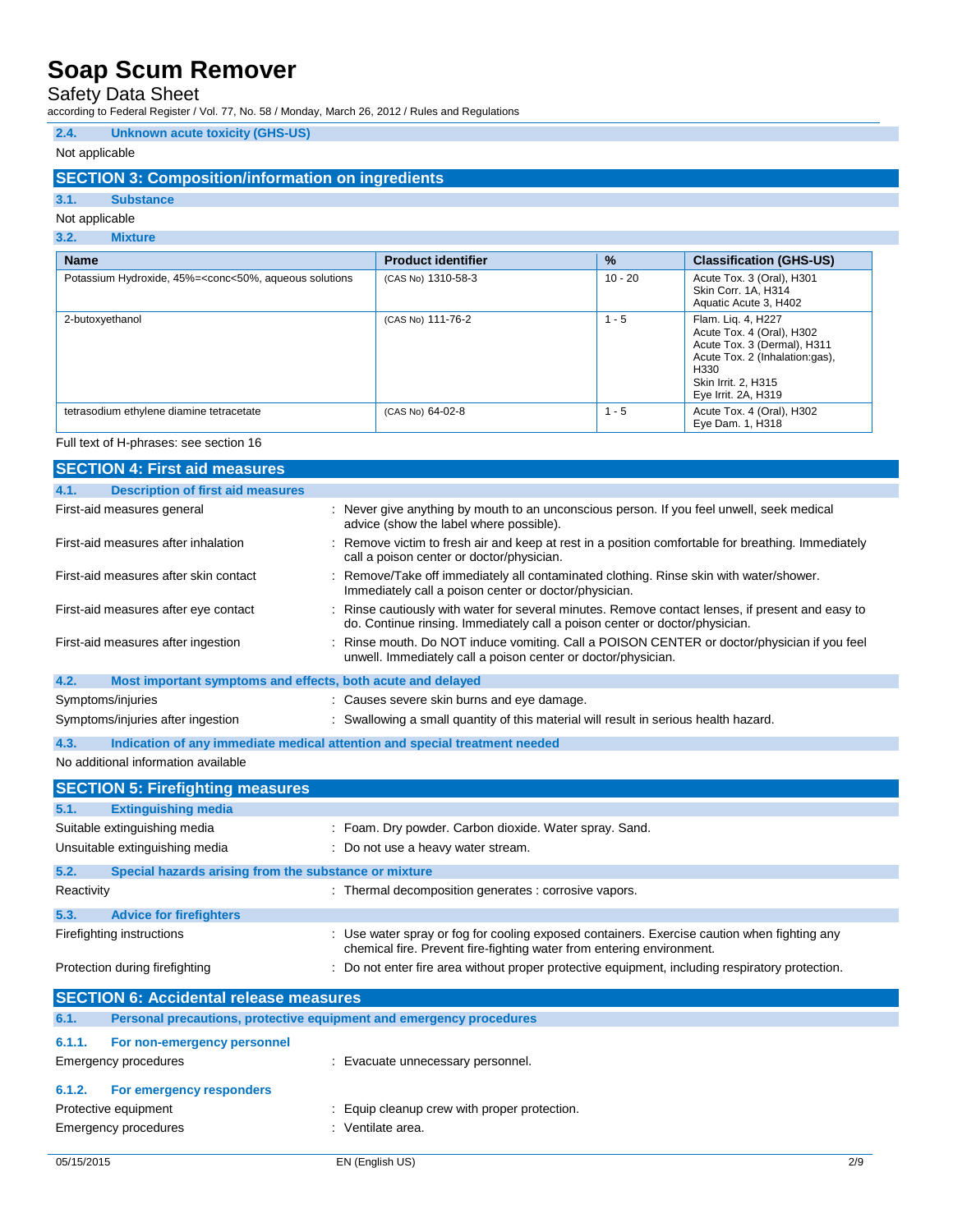## Safety Data Sheet

| Uaiuty Data Unuut<br>according to Federal Register / Vol. 77, No. 58 / Monday, March 26, 2012 / Rules and Regulations |                                                              |                                                                                                                                                                                                                                                                                     |
|-----------------------------------------------------------------------------------------------------------------------|--------------------------------------------------------------|-------------------------------------------------------------------------------------------------------------------------------------------------------------------------------------------------------------------------------------------------------------------------------------|
| 6.2.                                                                                                                  | <b>Environmental precautions</b>                             |                                                                                                                                                                                                                                                                                     |
|                                                                                                                       |                                                              | Prevent entry to sewers and public waters. Notify authorities if liquid enters sewers or public waters.                                                                                                                                                                             |
| 6.3.                                                                                                                  | Methods and material for containment and cleaning up         |                                                                                                                                                                                                                                                                                     |
|                                                                                                                       | Methods for cleaning up                                      | : Soak up spills with inert solids, such as clay or diatomaceous earth as soon as possible. Collect<br>spillage. Store away from other materials.                                                                                                                                   |
| 6.4.                                                                                                                  | <b>Reference to other sections</b>                           |                                                                                                                                                                                                                                                                                     |
| See Heading 8. Exposure controls and personal protection.                                                             |                                                              |                                                                                                                                                                                                                                                                                     |
|                                                                                                                       | <b>SECTION 7: Handling and storage</b>                       |                                                                                                                                                                                                                                                                                     |
| 7.1.                                                                                                                  | <b>Precautions for safe handling</b>                         |                                                                                                                                                                                                                                                                                     |
|                                                                                                                       | Precautions for safe handling                                | : Wash hands and other exposed areas with mild soap and water before eating, drinking or<br>smoking and when leaving work. Provide good ventilation in process area to prevent formation<br>of vapor. Do not breathe dust/mist/spray. Avoid contact during pregnancy/while nursing. |
|                                                                                                                       | Hygiene measures                                             | : Do not eat, drink or smoke when using this product. Wash hands and forearms thoroughly after<br>handling.                                                                                                                                                                         |
| 7.2.                                                                                                                  | Conditions for safe storage, including any incompatibilities |                                                                                                                                                                                                                                                                                     |
|                                                                                                                       | Technical measures                                           | : Comply with applicable regulations.                                                                                                                                                                                                                                               |
|                                                                                                                       | Storage conditions                                           | Keep only in the original container in a cool, well ventilated place away from heat, hot surfaces,<br>sparks, open flame and other ignition sources. No smoking. Keep container closed when not in<br>use.                                                                          |
|                                                                                                                       |                                                              |                                                                                                                                                                                                                                                                                     |
|                                                                                                                       | Incompatible products                                        | : Strong bases. Strong acids.                                                                                                                                                                                                                                                       |

# **7.3. Specific end use(s)**

## No additional information available

| <b>SECTION 8: Exposure controls/personal protection</b> |                                                                                                          |                       |
|---------------------------------------------------------|----------------------------------------------------------------------------------------------------------|-----------------------|
| 8.1.<br><b>Control parameters</b>                       |                                                                                                          |                       |
| <b>Soap Scum Remover</b>                                |                                                                                                          |                       |
| <b>ACGIH</b>                                            | Not applicable                                                                                           |                       |
| <b>OSHA</b>                                             | Not applicable                                                                                           |                       |
|                                                         | Potassium Hydroxide, 45%= <conc<50%, (1310-58-3)<="" aqueous="" solutions="" td=""><td></td></conc<50%,> |                       |
| <b>ACGIH</b>                                            | ACGIH Ceiling (mg/m <sup>3</sup> )                                                                       | $2$ mg/m <sup>3</sup> |
| <b>ACGIH</b>                                            | Remark (ACGIH)                                                                                           | URT, eye, & skin irr  |
| <b>OSHA</b>                                             | Not applicable                                                                                           |                       |
| 2-butoxyethanol (111-76-2)                              |                                                                                                          |                       |
| <b>ACGIH</b>                                            | ACGIH TWA (ppm)                                                                                          | 20 ppm                |
| <b>ACGIH</b>                                            | ACGIH STEL (ppm)                                                                                         | 20 ppm                |
| <b>ACGIH</b>                                            | Remark (ACGIH)                                                                                           | Eye & URT irr         |
| <b>OSHA</b>                                             | OSHA PEL (TWA) (mg/m <sup>3</sup> )                                                                      | 240 mg/m <sup>3</sup> |
| <b>OSHA</b>                                             | OSHA PEL (TWA) (ppm)                                                                                     | 50 ppm                |
| tetrasodium ethylene diamine tetracetate (64-02-8)      |                                                                                                          |                       |
| <b>ACGIH</b>                                            | Not applicable                                                                                           |                       |
| <b>OSHA</b>                                             | Not applicable                                                                                           |                       |
|                                                         |                                                                                                          |                       |
| 8.2.<br><b>Exposure controls</b>                        |                                                                                                          |                       |
| Personal protective equipment                           | : Avoid all unnecessary exposure.                                                                        |                       |

| Hand protection          | : Wear protective gloves/eye protection/face protection protective gloves. |
|--------------------------|----------------------------------------------------------------------------|
| Eye protection           | : Chemical goggles or face shield.                                         |
| Skin and body protection | : Wear suitable protective clothing.                                       |
| Respiratory protection   | : Wear appropriate mask.                                                   |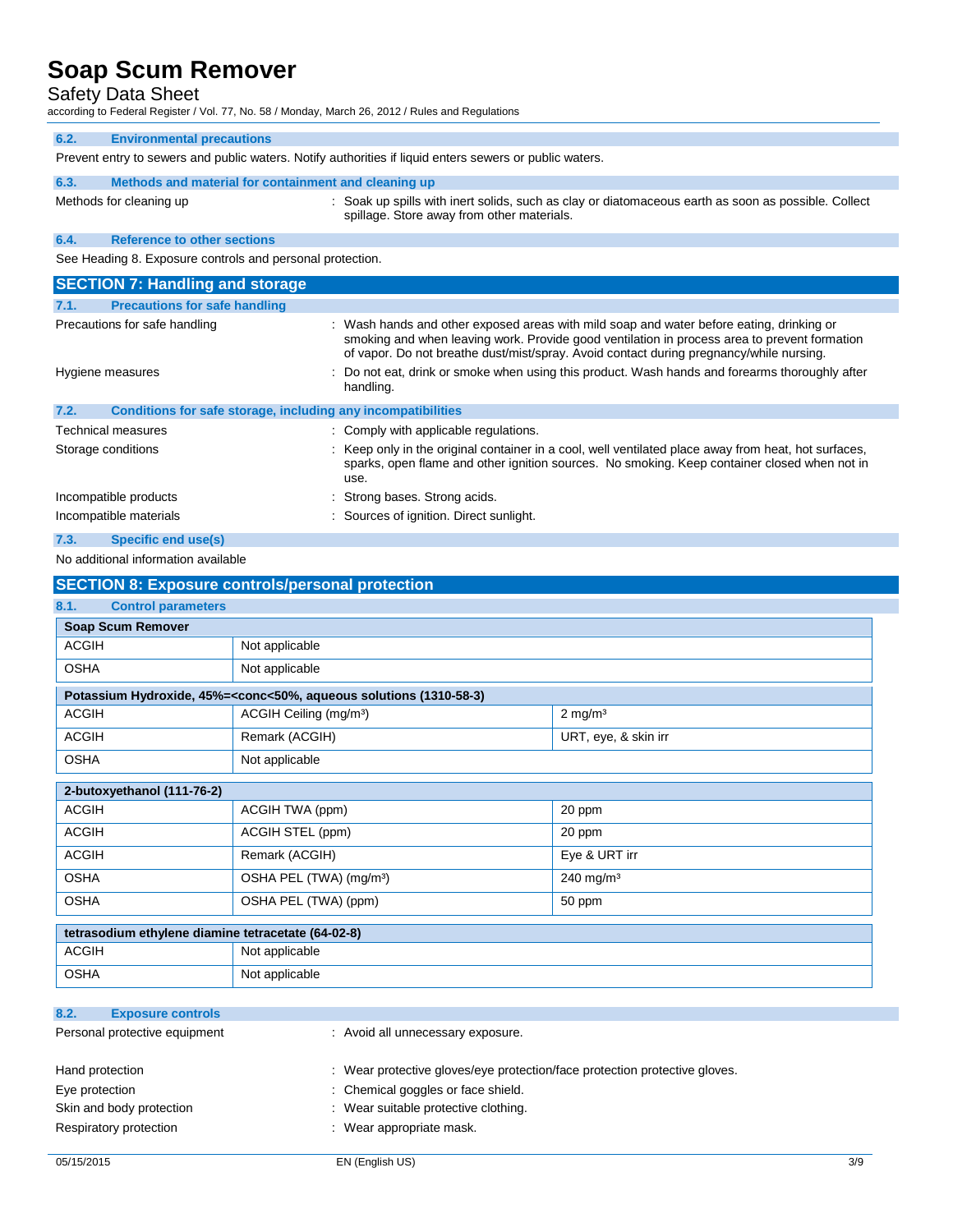Safety Data Sheet

according to Federal Register / Vol. 77, No. 58 / Monday, March 26, 2012 / Rules and Regulations

Other information **Other information** : Do not eat, drink or smoke during use. **SECTION 9: Physical and chemical properties 9.1. Information on basic physical and chemical properties** Physical state in the state of the state of the state in the state of the state of the state in the state of the state of the state of the state of the state of the state of the state of the state of the state of the state Color **Color Color Color Color Color Color Color Color Color Color Color Color Color Color Color Color Color Color Color Color Color Color Color Color Color Color Color** Odor : mild Odor threshold **in the set of the set of the set of the set of the set of the set of the set of the set of the set of the set of the set of the set of the set of the set of the set of the set of the set of the set of the s** pH : 14 Melting point **in the case of the case of the case of the case of the case of the case of the case of the case of the case of the case of the case of the case of the case of the case of the case of the case of the case of** Freezing point **in the case of the Contract Contract Contract Contract Contract Contract Contract Contract Contract Contract Contract Contract Contract Contract Contract Contract Contract Contract Contract Contract Contrac** Boiling point : 212 - 220 °F Flash point : ≥ 200 °F Relative evaporation rate (butyl acetate=1) : No data available Flammability (solid, gas) **in the set of the set of the set of the set of the set of the set of the set of the set of the set of the set of the set of the set of the set of the set of the set of the set of the set of the s** Explosion limits **Explosion** limits **Explosion** limits **Explosion** in the set of  $\mathbb{R}$  and  $\mathbb{R}$  and  $\mathbb{R}$  are set of  $\mathbb{R}$  and  $\mathbb{R}$  are set of  $\mathbb{R}$  and  $\mathbb{R}$  are set of  $\mathbb{R}$  and  $\mathbb{R}$  are set Explosive properties **in the set of the set of the set of the set of the set of the set of the set of the set of the set of the set of the set of the set of the set of the set of the set of the set of the set of the set of** Oxidizing properties **in the contract of the Contract Contract Contract Contract Contract Contract Contract Contract Contract Contract Contract Contract Contract Contract Contract Contract Contract Contract Contract Contra** Vapor pressure in the set of the set of the set of the Vapor pressure in the Vapor pressure Relative density in the set of the set of the set of the set of the set of the set of the set of the set of the set of the set of the set of the set of the set of the set of the set of the set of the set of the set of the Relative vapor density at 20 °C : Same as water Solubility : Soluble in water. Water: Solubility in water of component(s) of the mixture : •  $\cdot$  •  $\cdot$  •  $\cdot$  103 g/100ml • : 42 g/100ml • : 66 g/100ml Log Pow : No data available Log Kow **: No data available** Auto-ignition temperature **interest and the Contract Auto-ignition** temperature intervals and the North Auto-ignition Decomposition temperature : No data available Viscosity : No data available Viscosity, kinematic **intervalse in the Contract Contract Contract Contract Contract Contract Contract Contract Contract Contract Contract Contract Contract Contract Contract Contract Contract Contract Contract Contract Co** Viscosity, dynamic **intervalse in the Contract of Contract Available** : No data available **9.2. Other information** No additional information available

|                  | <b>SECTION 10: Stability and reactivity</b>                                                |
|------------------|--------------------------------------------------------------------------------------------|
| 10.1.            | <b>Reactivity</b>                                                                          |
|                  | Thermal decomposition generates : corrosive vapors.                                        |
| 10.2.            | <b>Chemical stability</b>                                                                  |
|                  | Stable under normal conditions. Not established.                                           |
| 10.3.            | <b>Possibility of hazardous reactions</b>                                                  |
| Not established. |                                                                                            |
| 10.4.            | <b>Conditions to avoid</b>                                                                 |
|                  | Direct sunlight. Extremely high or low temperatures.                                       |
| 10.5.            | <b>Incompatible materials</b>                                                              |
|                  | Strong acids. Strong bases.                                                                |
| 10.6.            | <b>Hazardous decomposition products</b>                                                    |
|                  | Fume. Carbon monoxide. Carbon dioxide. Thermal decomposition generates : corrosive vapors. |
|                  | <b>SECTION 11: Toxicological information</b>                                               |
| 11.1.            | Information on toxicological effects                                                       |

Acute toxicity **in the same of the Caucase** of Cral: Harmful if swallowed.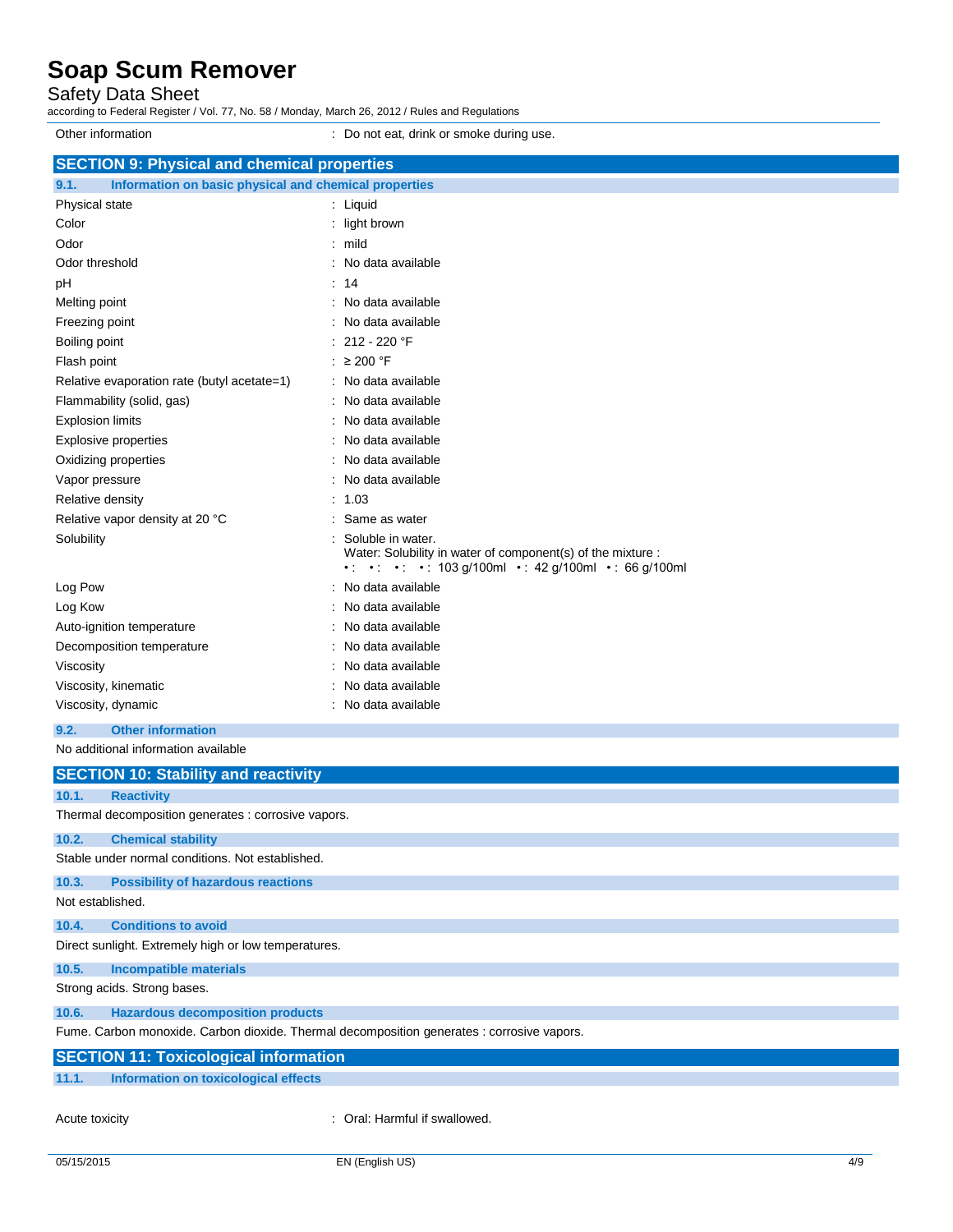Safety Data Sheet

according to Federal Register / Vol. 77, No. 58 / Monday, March 26, 2012 / Rules and Regulations

| <b>Soap Scum Remover</b>                                                                        |                                                                                                                                                                             |  |
|-------------------------------------------------------------------------------------------------|-----------------------------------------------------------------------------------------------------------------------------------------------------------------------------|--|
| ATE US (oral)                                                                                   | 1586.609 mg/kg body weight                                                                                                                                                  |  |
| Potassium Hydroxide, 45%= <conc<50%, (1310-58-3)<="" aqueous="" solutions="" td=""></conc<50%,> |                                                                                                                                                                             |  |
| LD50 oral rat                                                                                   | 273 mg/kg (Rat)                                                                                                                                                             |  |
| ATE US (oral)                                                                                   | 273.000 mg/kg body weight                                                                                                                                                   |  |
| 2-butoxyethanol (111-76-2)                                                                      |                                                                                                                                                                             |  |
| LD50 oral rat                                                                                   | 530 mg/kg (Rat; Equivalent or similar to OECD 401; Literature study; 1746 mg/kg bodyweight;<br>Rat; Experimental value)                                                     |  |
| LD50 dermal rat                                                                                 | > 2000 mg/kg body weight (Rat; Experimental value; OECD 402: Acute Dermal Toxicity)                                                                                         |  |
| LD50 dermal rabbit                                                                              | 435 mg/kg body weight (Rabbit; Experimental value; OECD 402: Acute Dermal Toxicity; 435<br>mg/kg bodyweight; Rabbit; Weight of evidence; Equivalent or similar to OECD 402) |  |
| LC50 inhalation rat (mg/l)                                                                      | 2.17 mg/l/4h (Rat; Experimental value; 2.35 mg/l/4h; Rat; Experimental value)                                                                                               |  |
| LC50 inhalation rat (ppm)                                                                       | 450 - 486 ppm/4h 450-486, Rat                                                                                                                                               |  |
| ATE US (oral)                                                                                   | 530.000 mg/kg body weight                                                                                                                                                   |  |
| ATE US (dermal)                                                                                 | 435.000 mg/kg body weight                                                                                                                                                   |  |
| ATE US (gases)                                                                                  | 450.000 ppmV/4h                                                                                                                                                             |  |
| ATE US (vapors)                                                                                 | 2.170 mg/l/4h                                                                                                                                                               |  |
| ATE US (dust, mist)                                                                             | 2.170 mg/l/4h                                                                                                                                                               |  |
| tetrasodium ethylene diamine tetracetate (64-02-8)                                              |                                                                                                                                                                             |  |
| LD50 oral rat                                                                                   | > 2000 mg/kg (Rat)                                                                                                                                                          |  |
| ATE US (oral)                                                                                   | 500.000 mg/kg body weight                                                                                                                                                   |  |
| Skin corrosion/irritation                                                                       | : Causes severe skin burns and eye damage.                                                                                                                                  |  |
|                                                                                                 | pH: 14                                                                                                                                                                      |  |
| Serious eye damage/irritation                                                                   | : Not classified                                                                                                                                                            |  |
|                                                                                                 | pH: 14                                                                                                                                                                      |  |
| Respiratory or skin sensitization                                                               | Not classified                                                                                                                                                              |  |
| Germ cell mutagenicity                                                                          | Not classified                                                                                                                                                              |  |
| Carcinogenicity                                                                                 | : Not classified                                                                                                                                                            |  |
| 2-butoxyethanol (111-76-2)                                                                      |                                                                                                                                                                             |  |
| IARC group                                                                                      | 3 - Not classifiable                                                                                                                                                        |  |
|                                                                                                 |                                                                                                                                                                             |  |
| Reproductive toxicity                                                                           | : Not classified                                                                                                                                                            |  |
| Specific target organ toxicity (single exposure)                                                | : Not classified                                                                                                                                                            |  |
| Specific target organ toxicity (repeated<br>exposure)                                           | : Not classified                                                                                                                                                            |  |
| Aspiration hazard                                                                               | : Not classified                                                                                                                                                            |  |
| Potential Adverse human health effects and<br>symptoms                                          | : Based on available data, the classification criteria are not met. Harmful if swallowed.                                                                                   |  |
| Symptoms/injuries after ingestion                                                               | : Swallowing a small quantity of this material will result in serious health hazard.                                                                                        |  |
| <b>SECTION 12: Ecological information</b>                                                       |                                                                                                                                                                             |  |

### **12.1. Toxicity**

| Potassium Hydroxide, 45%= <conc<50%, (1310-58-3)<="" aqueous="" solutions="" th=""></conc<50%,> |                                                              |  |
|-------------------------------------------------------------------------------------------------|--------------------------------------------------------------|--|
| LC50 fish 1                                                                                     | 28.6 mg/l (24 h; Pisces; Pure substance)                     |  |
| LC50 other aquatic organisms 1                                                                  | 100 - 1000 mg/l (96 h)                                       |  |
| LC50 fish 2                                                                                     | 80 mg/l (96 h; Gambusia affinis; Pure substance)             |  |
| Threshold limit other aquatic organisms 1                                                       | 100 - 1000.96 h                                              |  |
| 2-butoxyethanol (111-76-2)                                                                      |                                                              |  |
| LC50 fish 1                                                                                     | 116 ppm (96 h; Cyprinodon variegatus; Nominal concentration) |  |
| EC50 Daphnia 1                                                                                  | 1700 mg/l (48 h; Daphnia sp.; Nominal concentration)         |  |
| LC50 fish 2                                                                                     | 1341 ppm (96 h; Lepomis macrochirus)                         |  |
| EC50 Daphnia 2                                                                                  | 1720 mg/l (24 h; Daphnia magna)                              |  |
| TLM fish 1                                                                                      | 100 - 1000,96 h; Pisces                                      |  |
| 05/15/2015                                                                                      | EN (English US)<br>5/9                                       |  |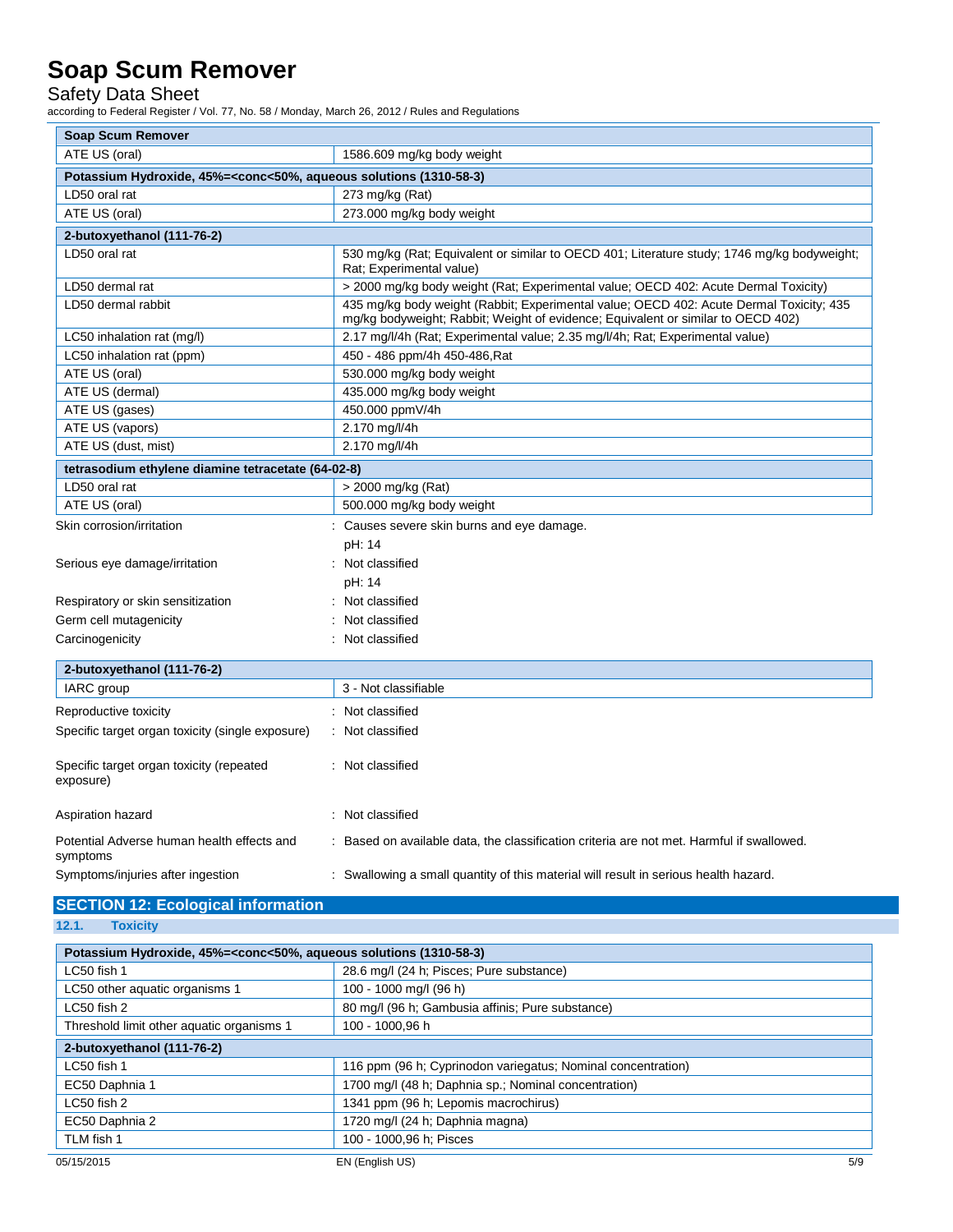## Safety Data Sheet

according to Federal Register / Vol. 77, No. 58 / Monday, March 26, 2012 / Rules and Regulations

| 2-butoxyethanol (111-76-2)                         |                                                    |  |
|----------------------------------------------------|----------------------------------------------------|--|
| TLM other aquatic organisms 1                      | 100 - 1000,96 h                                    |  |
| Threshold limit algae 1                            | 900 mg/l (168 h; Scenedesmus quadricauda)          |  |
| Threshold limit algae 2                            | 35 mg/l (192 h; Microcystis aeruginosa)            |  |
| tetrasodium ethylene diamine tetracetate (64-02-8) |                                                    |  |
| LC50 fish 1                                        | 121 mg/l (96 h; Lepomis macrochirus; Soft water)   |  |
| EC50 Daphnia 1                                     | 625 mg/l (24 h; Daphnia magna)                     |  |
| LC50 fish 2                                        | 396 mg/l                                           |  |
| Threshold limit algae 1                            | > 100 mg/l (72 h; Scenedesmus subspicatus; Growth) |  |
| 12.2.<br><b>Persistence and degradability</b>      |                                                    |  |

| <b>Soap Scum Remover</b>                                                                                 |                                                                                           |  |
|----------------------------------------------------------------------------------------------------------|-------------------------------------------------------------------------------------------|--|
| Persistence and degradability                                                                            | Not established.                                                                          |  |
| Potassium Hydroxide, 45%= <conc<50%, (1310-58-3)<="" aqueous="" solutions="" th=""><th></th></conc<50%,> |                                                                                           |  |
| Persistence and degradability                                                                            | Biodegradability: not applicable. No (test) data on mobility of the components available. |  |
| Biochemical oxygen demand (BOD)                                                                          | Not applicable                                                                            |  |
| Chemical oxygen demand (COD)                                                                             | Not applicable                                                                            |  |
| ThOD                                                                                                     | Not applicable                                                                            |  |
| BOD (% of ThOD)                                                                                          | Not applicable                                                                            |  |
| 2-butoxyethanol (111-76-2)                                                                               |                                                                                           |  |
| Persistence and degradability                                                                            | Readily biodegradable in water. Biodegradable in the soil. Photodegradation in the air.   |  |
| Biochemical oxygen demand (BOD)                                                                          | 0.71 g $O_2$ /g substance                                                                 |  |
| Chemical oxygen demand (COD)                                                                             | 2.20 g $O_2$ /g substance                                                                 |  |
| ThOD                                                                                                     | 2.305 g $O2/g$ substance                                                                  |  |
| BOD (% of ThOD)                                                                                          | 0.31 % ThOD                                                                               |  |
| tetrasodium ethylene diamine tetracetate (64-02-8)                                                       |                                                                                           |  |
| Persistence and degradability                                                                            | Not readily biodegradable in water.                                                       |  |
| Biochemical oxygen demand (BOD)                                                                          | $< 0.002$ g O <sub>2</sub> /g substance                                                   |  |
| Chemical oxygen demand (COD)                                                                             | $0.54 - 0.58$ g O <sub>2</sub> /g substance                                               |  |
|                                                                                                          |                                                                                           |  |

## **12.3. Bioaccumulative potential**

| <b>Soap Scum Remover</b>                                                                        |                                                    |  |
|-------------------------------------------------------------------------------------------------|----------------------------------------------------|--|
| Bioaccumulative potential                                                                       | Not established.                                   |  |
| Potassium Hydroxide, 45%= <conc<50%, (1310-58-3)<="" aqueous="" solutions="" th=""></conc<50%,> |                                                    |  |
| Bioaccumulative potential                                                                       | Not bioaccumulative.                               |  |
| 2-butoxyethanol (111-76-2)                                                                      |                                                    |  |
| Log Pow                                                                                         | 0.81 (Experimental value; BASF test; 25 °C)        |  |
| Bioaccumulative potential                                                                       | Low potential for bioaccumulation (Log Kow $<$ 4). |  |
| tetrasodium ethylene diamine tetracetate (64-02-8)                                              |                                                    |  |
| Log Pow                                                                                         | $-2.6$                                             |  |
| Bioaccumulative potential                                                                       | Bioaccumulation: not applicable.                   |  |

### **12.4. Mobility in soil**

| 2-butoxyethanol (111-76-2)     |                                                      |
|--------------------------------|------------------------------------------------------|
| Surface tension                | $0.027$ N/m (25 °C)                                  |
|                                |                                                      |
| 12.5.<br>Other adverse effects |                                                      |
| Effect on the global warming   | : No known ecological damage caused by this product. |

Other information  $\qquad \qquad :$  Avoid release to the environment.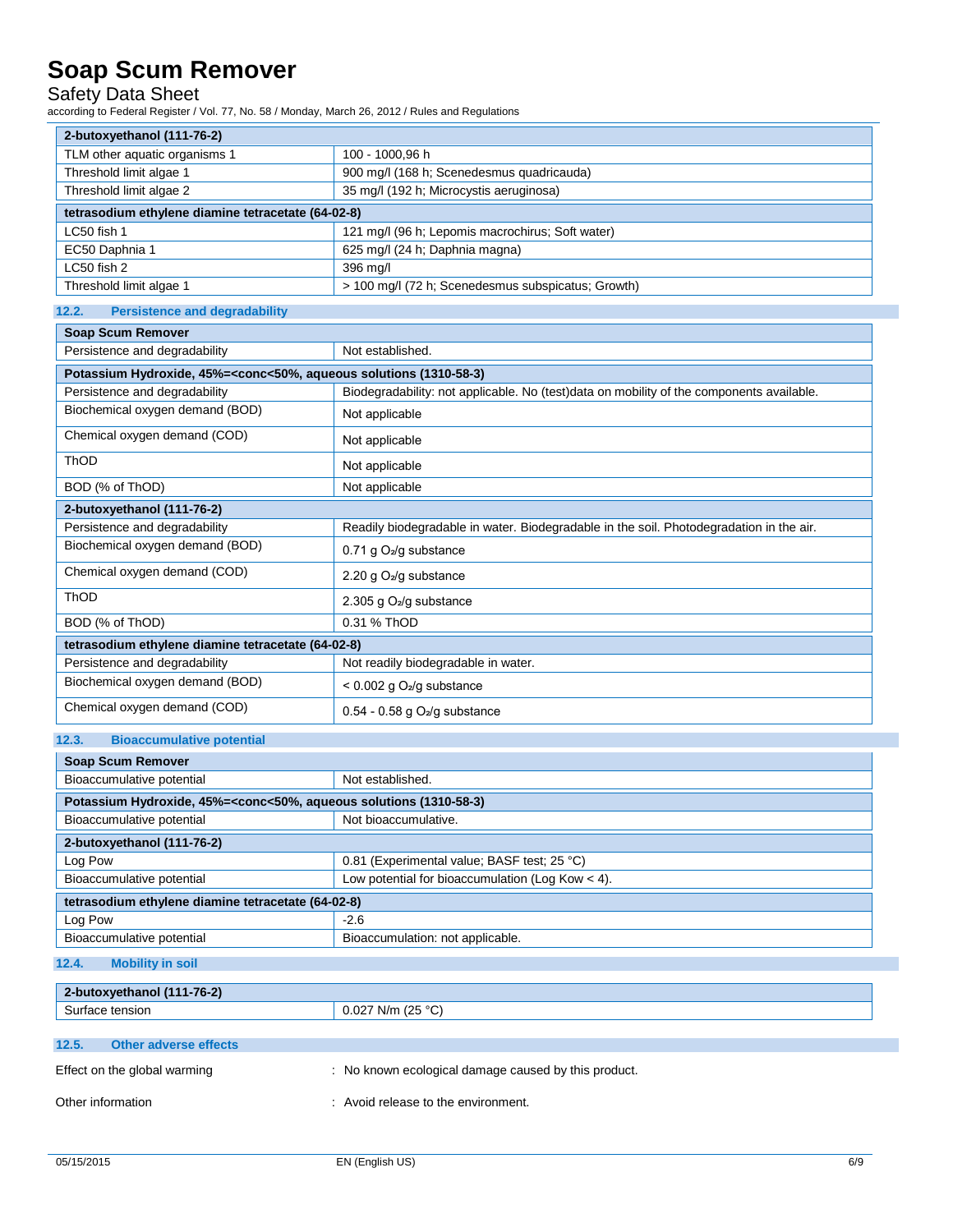## Safety Data Sheet

according to Federal Register / Vol. 77, No. 58 / Monday, March 26, 2012 / Rules and Regulations

| <b>SECTION 13: Disposal considerations</b>                                |                                                                                                                                                                                                                                                                                                                                                                                                                                                                                                                                                                                                                                                                                                                                                                                                                                                                                                                                                                                                                                                                                                                                                                                                                                                                                                                                                                                                                                                                                                                                                                                                                                                                                                                                                              |
|---------------------------------------------------------------------------|--------------------------------------------------------------------------------------------------------------------------------------------------------------------------------------------------------------------------------------------------------------------------------------------------------------------------------------------------------------------------------------------------------------------------------------------------------------------------------------------------------------------------------------------------------------------------------------------------------------------------------------------------------------------------------------------------------------------------------------------------------------------------------------------------------------------------------------------------------------------------------------------------------------------------------------------------------------------------------------------------------------------------------------------------------------------------------------------------------------------------------------------------------------------------------------------------------------------------------------------------------------------------------------------------------------------------------------------------------------------------------------------------------------------------------------------------------------------------------------------------------------------------------------------------------------------------------------------------------------------------------------------------------------------------------------------------------------------------------------------------------------|
| 13.1.<br><b>Waste treatment methods</b>                                   |                                                                                                                                                                                                                                                                                                                                                                                                                                                                                                                                                                                                                                                                                                                                                                                                                                                                                                                                                                                                                                                                                                                                                                                                                                                                                                                                                                                                                                                                                                                                                                                                                                                                                                                                                              |
| Waste disposal recommendations                                            | : Dispose in a safe manner in accordance with local/national regulations. Dispose of<br>contents/container in accordance with local/regional/national/international regulations.                                                                                                                                                                                                                                                                                                                                                                                                                                                                                                                                                                                                                                                                                                                                                                                                                                                                                                                                                                                                                                                                                                                                                                                                                                                                                                                                                                                                                                                                                                                                                                             |
| Ecology - waste materials                                                 | : Avoid release to the environment.                                                                                                                                                                                                                                                                                                                                                                                                                                                                                                                                                                                                                                                                                                                                                                                                                                                                                                                                                                                                                                                                                                                                                                                                                                                                                                                                                                                                                                                                                                                                                                                                                                                                                                                          |
| <b>SECTION 14: Transport information</b>                                  |                                                                                                                                                                                                                                                                                                                                                                                                                                                                                                                                                                                                                                                                                                                                                                                                                                                                                                                                                                                                                                                                                                                                                                                                                                                                                                                                                                                                                                                                                                                                                                                                                                                                                                                                                              |
| <b>Department of Transportation (DOT)</b>                                 |                                                                                                                                                                                                                                                                                                                                                                                                                                                                                                                                                                                                                                                                                                                                                                                                                                                                                                                                                                                                                                                                                                                                                                                                                                                                                                                                                                                                                                                                                                                                                                                                                                                                                                                                                              |
| In accordance with DOT                                                    |                                                                                                                                                                                                                                                                                                                                                                                                                                                                                                                                                                                                                                                                                                                                                                                                                                                                                                                                                                                                                                                                                                                                                                                                                                                                                                                                                                                                                                                                                                                                                                                                                                                                                                                                                              |
| Transport document description                                            | : NA1760 Compounds, cleaning liquid (Contains Potassium Hydroxide), 8, II                                                                                                                                                                                                                                                                                                                                                                                                                                                                                                                                                                                                                                                                                                                                                                                                                                                                                                                                                                                                                                                                                                                                                                                                                                                                                                                                                                                                                                                                                                                                                                                                                                                                                    |
| UN-No.(DOT)                                                               | : NA1760                                                                                                                                                                                                                                                                                                                                                                                                                                                                                                                                                                                                                                                                                                                                                                                                                                                                                                                                                                                                                                                                                                                                                                                                                                                                                                                                                                                                                                                                                                                                                                                                                                                                                                                                                     |
| Proper Shipping Name (DOT)                                                | : Compounds, cleaning liquid                                                                                                                                                                                                                                                                                                                                                                                                                                                                                                                                                                                                                                                                                                                                                                                                                                                                                                                                                                                                                                                                                                                                                                                                                                                                                                                                                                                                                                                                                                                                                                                                                                                                                                                                 |
|                                                                           | Contains Potassium Hydroxide                                                                                                                                                                                                                                                                                                                                                                                                                                                                                                                                                                                                                                                                                                                                                                                                                                                                                                                                                                                                                                                                                                                                                                                                                                                                                                                                                                                                                                                                                                                                                                                                                                                                                                                                 |
| Transport hazard class(es) (DOT)                                          | : 8 - Class 8 - Corrosive material 49 CFR 173.136                                                                                                                                                                                                                                                                                                                                                                                                                                                                                                                                                                                                                                                                                                                                                                                                                                                                                                                                                                                                                                                                                                                                                                                                                                                                                                                                                                                                                                                                                                                                                                                                                                                                                                            |
| Hazard labels (DOT)                                                       | : 8 - Corrosive                                                                                                                                                                                                                                                                                                                                                                                                                                                                                                                                                                                                                                                                                                                                                                                                                                                                                                                                                                                                                                                                                                                                                                                                                                                                                                                                                                                                                                                                                                                                                                                                                                                                                                                                              |
|                                                                           |                                                                                                                                                                                                                                                                                                                                                                                                                                                                                                                                                                                                                                                                                                                                                                                                                                                                                                                                                                                                                                                                                                                                                                                                                                                                                                                                                                                                                                                                                                                                                                                                                                                                                                                                                              |
|                                                                           |                                                                                                                                                                                                                                                                                                                                                                                                                                                                                                                                                                                                                                                                                                                                                                                                                                                                                                                                                                                                                                                                                                                                                                                                                                                                                                                                                                                                                                                                                                                                                                                                                                                                                                                                                              |
|                                                                           |                                                                                                                                                                                                                                                                                                                                                                                                                                                                                                                                                                                                                                                                                                                                                                                                                                                                                                                                                                                                                                                                                                                                                                                                                                                                                                                                                                                                                                                                                                                                                                                                                                                                                                                                                              |
|                                                                           |                                                                                                                                                                                                                                                                                                                                                                                                                                                                                                                                                                                                                                                                                                                                                                                                                                                                                                                                                                                                                                                                                                                                                                                                                                                                                                                                                                                                                                                                                                                                                                                                                                                                                                                                                              |
| Packing group (DOT)                                                       | : II - Medium Danger                                                                                                                                                                                                                                                                                                                                                                                                                                                                                                                                                                                                                                                                                                                                                                                                                                                                                                                                                                                                                                                                                                                                                                                                                                                                                                                                                                                                                                                                                                                                                                                                                                                                                                                                         |
| DOT Packaging Non Bulk (49 CFR 173.xxx)                                   | : 202                                                                                                                                                                                                                                                                                                                                                                                                                                                                                                                                                                                                                                                                                                                                                                                                                                                                                                                                                                                                                                                                                                                                                                                                                                                                                                                                                                                                                                                                                                                                                                                                                                                                                                                                                        |
| DOT Packaging Bulk (49 CFR 173.xxx)                                       | : 242                                                                                                                                                                                                                                                                                                                                                                                                                                                                                                                                                                                                                                                                                                                                                                                                                                                                                                                                                                                                                                                                                                                                                                                                                                                                                                                                                                                                                                                                                                                                                                                                                                                                                                                                                        |
| DOT Symbols                                                               | : D - Proper shipping name for domestic use only, or to and from Canada, G - Identifies PSN<br>requiring a technical name                                                                                                                                                                                                                                                                                                                                                                                                                                                                                                                                                                                                                                                                                                                                                                                                                                                                                                                                                                                                                                                                                                                                                                                                                                                                                                                                                                                                                                                                                                                                                                                                                                    |
| DOT Special Provisions (49 CFR 172.102)                                   | : B2 - MC 300, MC 301, MC 302, MC 303, MC 305, and MC 306 and DOT 406 cargo tanks are                                                                                                                                                                                                                                                                                                                                                                                                                                                                                                                                                                                                                                                                                                                                                                                                                                                                                                                                                                                                                                                                                                                                                                                                                                                                                                                                                                                                                                                                                                                                                                                                                                                                        |
|                                                                           | not authorized.<br>IB2 - Authorized IBCs: Metal (31A, 31B and 31N); Rigid plastics (31H1 and 31H2); Composite<br>(31HZ1). Additional Requirement: Only liquids with a vapor pressure less than or equal to 110<br>kPa at 50 C (1.1 bar at 122 F), or 130 kPa at 55 C (1.3 bar at 131 F) are authorized.<br>N37 - This material may be shipped in an integrally-lined fiber drum (1G) which meets the<br>general packaging requirements of subpart B of part 173 of this subchapter, the requirements<br>of part 178 of this subchapter at the packing group assigned for the material and to any other<br>special provisions of column 7 of the 172.101 table.<br>T11 - 6 178.274(d)(2) Normal 178.275(d)(3)<br>TP2 - a. The maximum degree of filling must not exceed the degree of filling determined by the<br>following: (image) Where: tr is the maximum mean bulk temperature during transport, tf is the<br>temperature in degrees celsius of the liquid during filling, and a is the mean coefficient of<br>cubical expansion of the liquid between the mean temperature of the liquid during filling (tf) and<br>the maximum mean bulk temperature during transportation (tr) both in degrees celsius. b. For<br>liquids transported under ambient conditions may be calculated using the formula: (image)<br>Where: d15 and d50 are the densities (in units of mass per unit volume) of the liquid at 15 C<br>(59 F) and 50 C (122 F), respectively.<br>TP27 - A portable tank having a minimum test pressure of 4 bar (400 kPa) may be used<br>provided the calculated test pressure is 4 bar or less based on the MAWP of the hazardous<br>material, as defined in 178.275 of this subchapter, where the test pressure is 1.5 times the<br>MAWP. |
| DOT Packaging Exceptions (49 CFR 173.xxx)                                 | : 154                                                                                                                                                                                                                                                                                                                                                                                                                                                                                                                                                                                                                                                                                                                                                                                                                                                                                                                                                                                                                                                                                                                                                                                                                                                                                                                                                                                                                                                                                                                                                                                                                                                                                                                                                        |
| DOT Quantity Limitations Passenger aircraft/rail : 1 L<br>(49 CFR 173.27) |                                                                                                                                                                                                                                                                                                                                                                                                                                                                                                                                                                                                                                                                                                                                                                                                                                                                                                                                                                                                                                                                                                                                                                                                                                                                                                                                                                                                                                                                                                                                                                                                                                                                                                                                                              |
| DOT Quantity Limitations Cargo aircraft only (49 : 30 L<br>CFR 175.75)    |                                                                                                                                                                                                                                                                                                                                                                                                                                                                                                                                                                                                                                                                                                                                                                                                                                                                                                                                                                                                                                                                                                                                                                                                                                                                                                                                                                                                                                                                                                                                                                                                                                                                                                                                                              |
| DOT Vessel Stowage Location                                               | : B - (i) The material may be stowed "on deck" or "under deck" on a cargo vessel and on a<br>passenger vessel carrying a number of passengers limited to not more than the larger of 25<br>passengers, or one passenger per each 3 m of overall vessel length; and (ii) "On deck only" on<br>passenger vessels in which the number of passengers specified in paragraph $(k)(2)(i)$ of this<br>section is exceeded.                                                                                                                                                                                                                                                                                                                                                                                                                                                                                                                                                                                                                                                                                                                                                                                                                                                                                                                                                                                                                                                                                                                                                                                                                                                                                                                                          |
| DOT Vessel Stowage Other                                                  | : 40 - Stow "clear of living quarters"                                                                                                                                                                                                                                                                                                                                                                                                                                                                                                                                                                                                                                                                                                                                                                                                                                                                                                                                                                                                                                                                                                                                                                                                                                                                                                                                                                                                                                                                                                                                                                                                                                                                                                                       |
| <b>Additional information</b>                                             |                                                                                                                                                                                                                                                                                                                                                                                                                                                                                                                                                                                                                                                                                                                                                                                                                                                                                                                                                                                                                                                                                                                                                                                                                                                                                                                                                                                                                                                                                                                                                                                                                                                                                                                                                              |
| Other information                                                         | : No supplementary information available.                                                                                                                                                                                                                                                                                                                                                                                                                                                                                                                                                                                                                                                                                                                                                                                                                                                                                                                                                                                                                                                                                                                                                                                                                                                                                                                                                                                                                                                                                                                                                                                                                                                                                                                    |
| 05/15/2015                                                                | EN (English US)<br>7/9                                                                                                                                                                                                                                                                                                                                                                                                                                                                                                                                                                                                                                                                                                                                                                                                                                                                                                                                                                                                                                                                                                                                                                                                                                                                                                                                                                                                                                                                                                                                                                                                                                                                                                                                       |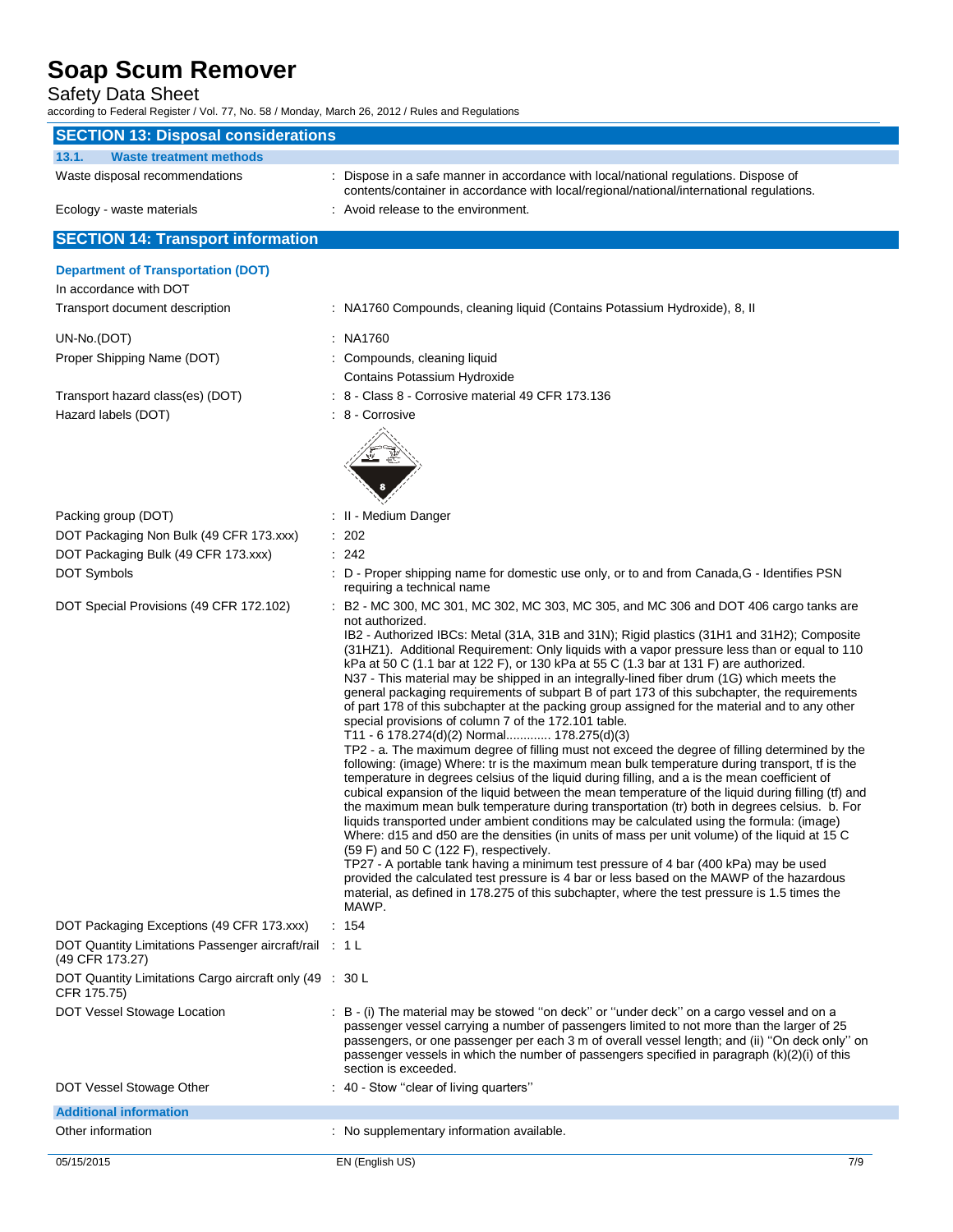Safety Data Sheet

according to Federal Register / Vol. 77, No. 58 / Monday, March 26, 2012 / Rules and Regulations

### **ADR**

No additional information available

## **Transport by sea**

No additional information available

#### **Air transport**

No additional information available

### **SECTION 15: Regulatory information**

### **15.1. US Federal regulations**

| Potassium Hydroxide, 45%= <conc<50%, (1310-58-3)<="" aqueous="" solutions="" td=""></conc<50%,>                               |         |  |
|-------------------------------------------------------------------------------------------------------------------------------|---------|--|
| Listed on the United States TSCA (Toxic Substances Control Act) inventory<br>Not listed on the United States SARA Section 313 |         |  |
| RQ (Reportable quantity, section 304 of EPA's<br>List of Lists)                                                               | 1000 lb |  |
| 2-butoxyethanol (111-76-2)                                                                                                    |         |  |
| Listed on the United States TSCA (Toxic Substances Control Act) inventory                                                     |         |  |
| tetrasodium ethylene diamine tetracetate (64-02-8)                                                                            |         |  |
| Listed on the United States TSCA (Toxic Substances Control Act) inventory                                                     |         |  |

### **15.2. International regulations**

**CANADA**

No additional information available

#### **EU-Regulations**

No additional information available

#### **Classification according to Regulation (EC) No. 1272/2008 [CLP]** No additional information available

**Classification according to Directive 67/548/EEC [DSD] or 1999/45/EC [DPD]** Not classified

### **National regulations**

No additional information available

### **15.3. US State regulations**

No additional information available

| <b>SECTION 16: Other information</b> |              |
|--------------------------------------|--------------|
| Revision date                        | : 04/15/2015 |
| Other information                    | None.        |